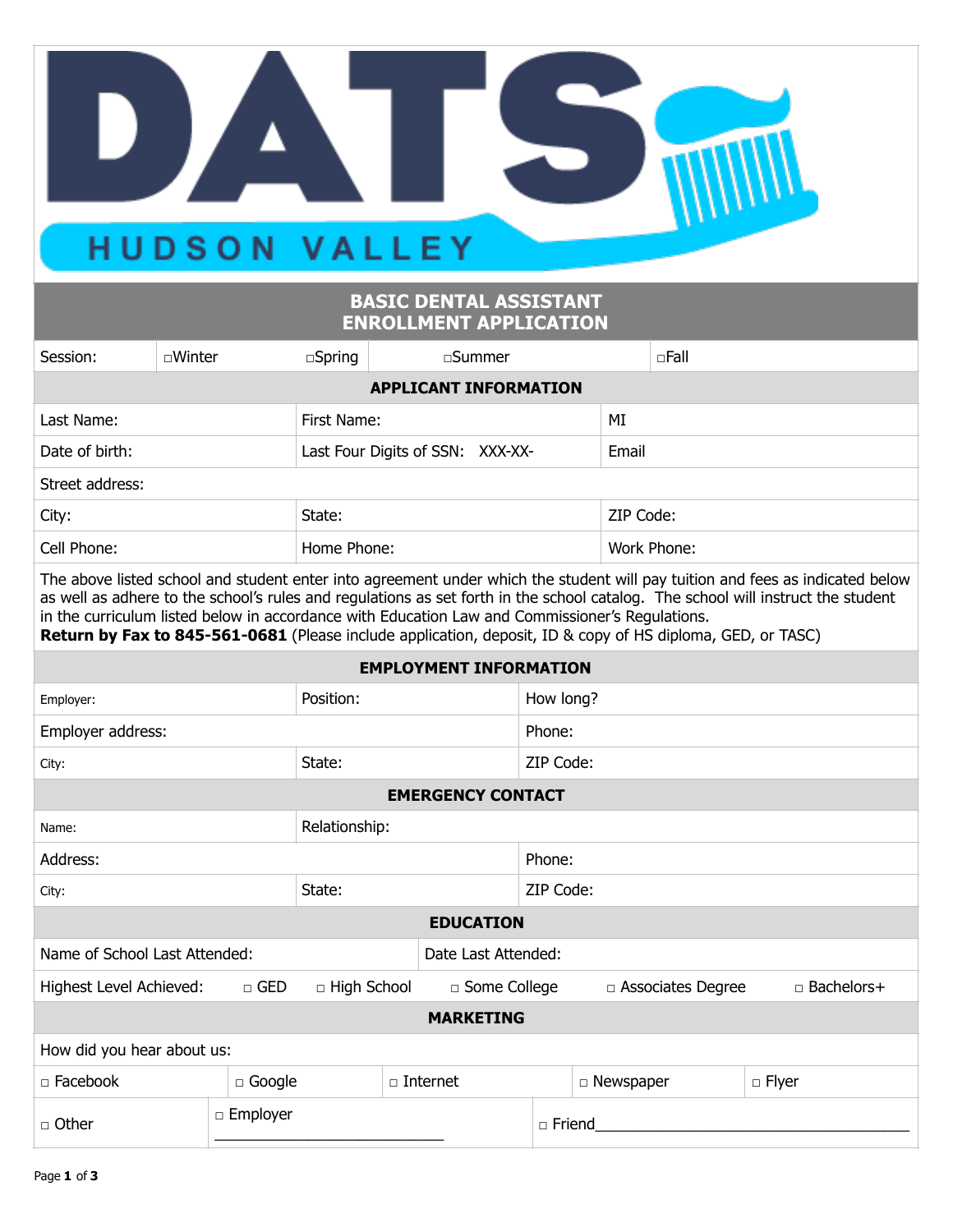| <b>CLASS AND TUITION INFORMATION</b>                                                                                                                                                                                                                                                                                                                                                                                                                                                                                                                                                                                                                                                                                                                                                                                                                                                                                                                                                                                                                       |              |              |                             |               |           |              |                                                                                                                   |                                                                                                                      |  |  |  |  |
|------------------------------------------------------------------------------------------------------------------------------------------------------------------------------------------------------------------------------------------------------------------------------------------------------------------------------------------------------------------------------------------------------------------------------------------------------------------------------------------------------------------------------------------------------------------------------------------------------------------------------------------------------------------------------------------------------------------------------------------------------------------------------------------------------------------------------------------------------------------------------------------------------------------------------------------------------------------------------------------------------------------------------------------------------------|--------------|--------------|-----------------------------|---------------|-----------|--------------|-------------------------------------------------------------------------------------------------------------------|----------------------------------------------------------------------------------------------------------------------|--|--|--|--|
| Program:<br><b>Basic Dental Assistant</b>                                                                                                                                                                                                                                                                                                                                                                                                                                                                                                                                                                                                                                                                                                                                                                                                                                                                                                                                                                                                                  |              |              | Clock Hours: 84   Weeks: 11 |               |           |              | Total Cost: \$3100<br>Tuition: \$2800<br>Books: \$150<br>Materials: \$50<br>\$100 Non Refundable Registration Fee |                                                                                                                      |  |  |  |  |
| Fridays from 8am to 5pm with a lunch break from 12pm to 1pm. Or Tuesday and Thursday from 5:30pm to<br><b>Schedule:</b><br>9:30pm                                                                                                                                                                                                                                                                                                                                                                                                                                                                                                                                                                                                                                                                                                                                                                                                                                                                                                                          |              |              |                             |               |           |              |                                                                                                                   |                                                                                                                      |  |  |  |  |
| <b>PAYMENT</b>                                                                                                                                                                                                                                                                                                                                                                                                                                                                                                                                                                                                                                                                                                                                                                                                                                                                                                                                                                                                                                             |              |              |                             |               |           |              |                                                                                                                   |                                                                                                                      |  |  |  |  |
| Payment Enclosed:<br>□Credit Card<br>$\Box$ Check<br>□Money Order<br>Type:<br>□Deposit \$500<br>$\Box$ Full Fee \$3100<br>$\Box$ Other                                                                                                                                                                                                                                                                                                                                                                                                                                                                                                                                                                                                                                                                                                                                                                                                                                                                                                                     |              |              |                             |               |           |              |                                                                                                                   |                                                                                                                      |  |  |  |  |
| Any remaining balance is due 10 days prior to the class start date unless written payment arrangements are made in advance.                                                                                                                                                                                                                                                                                                                                                                                                                                                                                                                                                                                                                                                                                                                                                                                                                                                                                                                                |              |              |                             |               |           |              |                                                                                                                   |                                                                                                                      |  |  |  |  |
| <b>UNISEX SCRUB SET</b>                                                                                                                                                                                                                                                                                                                                                                                                                                                                                                                                                                                                                                                                                                                                                                                                                                                                                                                                                                                                                                    |              |              |                             |               |           |              |                                                                                                                   |                                                                                                                      |  |  |  |  |
|                                                                                                                                                                                                                                                                                                                                                                                                                                                                                                                                                                                                                                                                                                                                                                                                                                                                                                                                                                                                                                                            | <b>XS</b>    | $\sf S$      | M                           | L             | <b>XL</b> | 2X           | 3X                                                                                                                |                                                                                                                      |  |  |  |  |
| <b>Bust</b>                                                                                                                                                                                                                                                                                                                                                                                                                                                                                                                                                                                                                                                                                                                                                                                                                                                                                                                                                                                                                                                | $35 -$<br>36 | $37 -$<br>39 |                             | $40-43$ 44-47 | 48-50     | $51-$<br>53  | $54-5$<br>$\overline{7}$                                                                                          | Two pocket v-neck top with side vents and sewn on<br>sleeves. Front drawstring, back elastic waistband pants with    |  |  |  |  |
| <b>Waist</b>                                                                                                                                                                                                                                                                                                                                                                                                                                                                                                                                                                                                                                                                                                                                                                                                                                                                                                                                                                                                                                               | $26 -$<br>27 | $28 -$<br>31 |                             | 32-34 35-38   | 39-41     | $42 -$<br>45 | $46 - 4$<br>9                                                                                                     | two side and two back pockets. This item is 65% polyester<br>and 35% cotton.                                         |  |  |  |  |
| <b>Hips</b>                                                                                                                                                                                                                                                                                                                                                                                                                                                                                                                                                                                                                                                                                                                                                                                                                                                                                                                                                                                                                                                | $37 -$<br>38 | 39-<br>41    | $42 - 45$                   | 46-48         | 49-52     | $53 -$<br>56 | $57-5$<br>9                                                                                                       | <b>Please Indicate Size:</b><br>$\Box$ XS<br>$\Box S$<br>$\square M$<br>$\Box$ 2X<br>oL<br>$\Box XL$<br>$\square 3X$ |  |  |  |  |
| Inseam                                                                                                                                                                                                                                                                                                                                                                                                                                                                                                                                                                                                                                                                                                                                                                                                                                                                                                                                                                                                                                                     | 28.<br>5     | 28.<br>5     | 29.5                        | 30            | 30        | 30.<br>5     | 31                                                                                                                |                                                                                                                      |  |  |  |  |
| STUDENT'S RIGHT TO WITHDRAW AND RECEIVE A REFUND                                                                                                                                                                                                                                                                                                                                                                                                                                                                                                                                                                                                                                                                                                                                                                                                                                                                                                                                                                                                           |              |              |                             |               |           |              |                                                                                                                   |                                                                                                                      |  |  |  |  |
| A. A student who cancels within 7 days of signing the enrollment agreement receives all monies returned with the exception<br>of the non-refundable registration fee.<br>B. Thereafter, a student will be liable for<br>1. the non-refundable registration fee plus<br>2. the cost of any textbook or supplies accepted plus<br>3. tuition liability as of the student's last date of physical attendance<br>C. The student refund may be more than that stated above if the accrediting agency refund policy results in a greater refund.<br>Tuition for students who elect to withdraw or are terminated from the program after class has started will be refunded<br>according to the following calculations after the cancellation period expires. If termination occurs,<br>Tuition Refunded (if paid)<br><b>Tuition Owed</b><br>0%<br>100%<br>Prior to or during the first week<br>75%<br>25%<br>During the second week<br>During the third week<br>50%<br>50%<br>25%<br>During the fourth week<br>75%<br>After the fourth week<br>No Refund<br>100% |              |              |                             |               |           |              |                                                                                                                   |                                                                                                                      |  |  |  |  |
| <b>OTHER TERMS AND CONDITIONS</b>                                                                                                                                                                                                                                                                                                                                                                                                                                                                                                                                                                                                                                                                                                                                                                                                                                                                                                                                                                                                                          |              |              |                             |               |           |              |                                                                                                                   |                                                                                                                      |  |  |  |  |
|                                                                                                                                                                                                                                                                                                                                                                                                                                                                                                                                                                                                                                                                                                                                                                                                                                                                                                                                                                                                                                                            |              |              |                             |               |           |              |                                                                                                                   |                                                                                                                      |  |  |  |  |